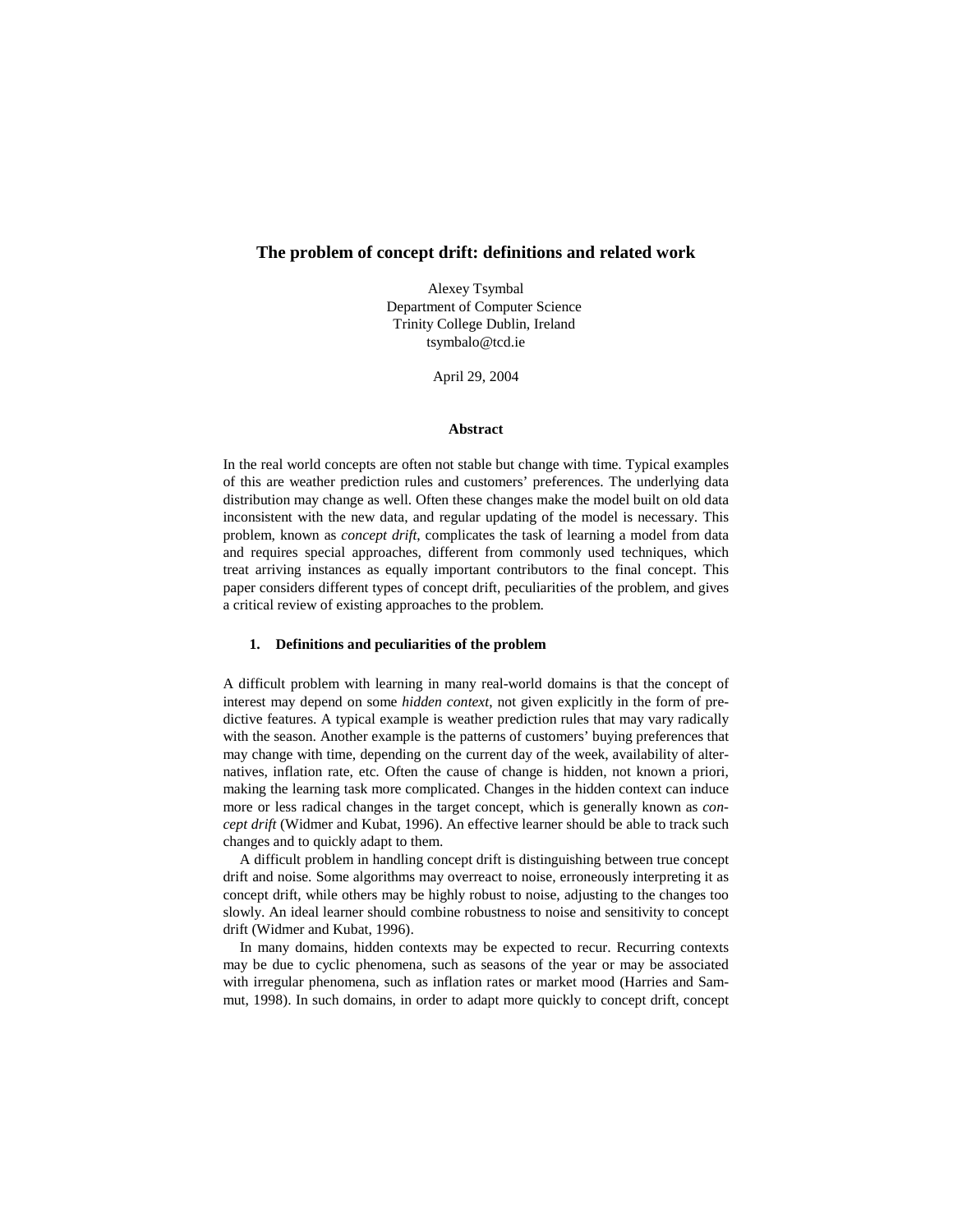descriptions may be saved so that they could be reexamined and reused later. Not many learners are able to deal with recurring contexts. Those which can include FLORA3 (Widmer and Kubat, 1993), PECS (Salganicoff, 1997), SPLICE (Harries and Sammut, 1998), Local Weights and Batch Selection (Klinkenberg, 2004).

Thus, an ideal concept drift handling system should be able to: (1) quickly adapt to concept drift; (2) be robust to noise and distinguish it from concept drift; and (3) recognize and treat recurring contexts.

#### **2. Types of concept drift**

Two kinds of concept drift that may occur in the real world are normally distinguished in the literature: (1) *sudden* (abrupt, instantaneous), and (2) *gradual* concept drift. For example, someone graduating from college might suddenly have completely different monetary concerns, whereas a slowly wearing piece of factory equipment might cause a gradual change in the quality of output parts (Stanley, 2003). Stanley (2003) divides gradual drift further into moderate and slow drifts, depending on the rate of the changes.

Hidden changes in context may not only be a cause of a change of target concept, but may also cause a change of the underlying data distribution. Even if the target concept remains the same, and it is only the data distribution that changes, this may often lead to the necessity of revising the current model, as the model's error may no longer be acceptable with the new data distribution. The necessity in the change of current model due to the change of data distribution is called *virtual concept drift* (Widmer and Kubat, 1993). Virtual concept drift and real concept drift often occur together. Virtual concept drift alone may occur, e.g. in the case of spam categorization. While our understanding of an unwanted message may remain the same over a relatively long period of time, the relative frequency of different types of spam may change drastically with time. In (Salganicoff, 1997) virtual concept drift is referred to as sampling shift, and real concept drift is referred to as concept shift. From the practical point of view it is not important, what kind of concept drift occurs, real or virtual, or both. In all cases the current model needs to be changed.

### **3. Systems for handling concept drift**

Probably the first systems capable of handling concept drift were STAGGER (Schlimmer and Granger, 1986), FLORA (Widmer and Kubat, 1996), and IB3 (Aha et al., 1991). Three approaches to handling concept drift can be distinguished in the available systems: (1) instance selection; (2) instance weighting; and (3) ensemble learning (or learning with multiple concept descriptions).

In instance selection, the goal is to select instances relevant to the current concept. The most common concept drift handling technique is based on instance selection and consists in generalizing from a *window* that moves over recently arrived instances and uses the learnt concepts for prediction only in the immediate future. Examples of window-based algorithms include the FLORA family of algorithms (Widmer and Kubat, 1996), FRANN (Kubat and Widmer, 1994), and Time-Windowed Forgetting, TMF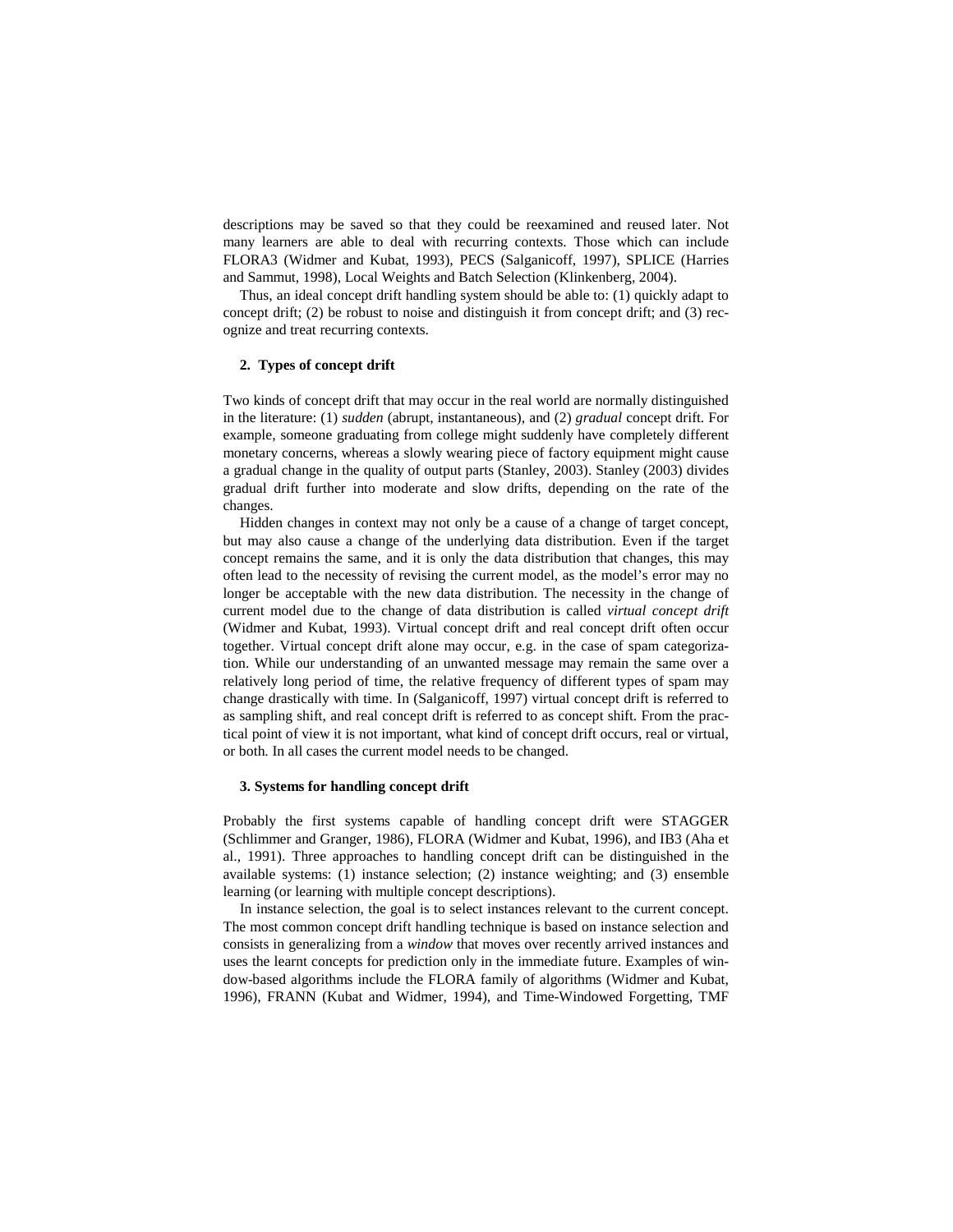(Salganicoff, 1997). Some algorithms use a window of fixed size, while others use heuristics to adjust the window size to the current extent of concept drift, e.g. "Adaptive Size" (Klinkenberg, 2004), and FLORA2 (Widmer and Kubat, 1996). Many casebase editing strategies in case-based reasoning that delete noisy, irrelevant and redundant cases are also a form of instance selection (Cunningham et al., 2003). Batch Selection of Klinkenberg (2004) may be considered as instance selection as well. Groups of instances ("batches") are considered to be relevant to the target concept if they are well classified by the current model.

Instance weighting uses the ability of some learning algorithms such as Support Vector Machines (SVMs) to process weighted instances (Klinkenberg, 2004). Instances can be weighted according to their age, and their competence with regard to the current concept. Klinkenberg (2004) shows in his experiments that instance weighting techniques handle concept drift worse than analogous instance selection techniques, which is probably due to overfitting the data.

Ensemble learning maintains a set of concept descriptions, predictions of which are combined using voting or weighted voting, or the most relevant description is selected. The first concept drift handling system STAGGER (Schlimmer and Granger, 1986) maintains a set of concept descriptions, which are originally features themselves, and more complicated concept descriptions are then produced iteratively using feature construction, the best of which are selected according to their relevance to the current data. Conceptual clustering of Harries and Sammut (1998) identifies stable hidden contexts by clustering the instances assuming that similarity of context is reflected by the degree to which instances are well classified by the same concept. A set of models is constructed then on the identified clusters. Street and Kim (2001) and Wang et al. (2001) suggest that simply dividing the data into sequential chunks of fixed size and building an ensemble on those chunks may be effective for handling concept drift. Stanley (2003) and Kolter and Maloof (2003) build ensembles of classifiers of different "age" so that each of the base classifiers sees the latest instances. All incremental ensemble approaches use some criteria to dynamically delete, reactivate, or create new ensemble members, which are normally based on the base models' consistency with the current data.

# **4. Base learning algorithms for handling concept drift**

Many learning algorithms were used for base models in systems handling concept drift. These include rule-based learning (Schlimmer and Granger, 1986; Widmer and Kubat, 1993, 1996; Wang et al., 2003), decision trees, including their incremental versions (Harries and Sammut, 1998; Hulten et al., 2001; Street and Kim, 2001; Kolter and Maloof, 2003; Stanley, 2003; Wang et al., 2003), Naïve Bayes (Kolter and Maloof, 2003; Wang et al., 2003), SVMs (Klinkenberg, 2004), Radial Basis Functions - networks (Kubat and Widmer, 1994), and instance-based learning (Aha et al., 1991; Salganicoff, 1997; Cunningham et al., 2003).

A problem with many global eager learners (if they are not able to update their local parts incrementally when needed) is their inability to adapt to local concept drift. In the real world, concept drift may often be local, e.g. only particular types of spam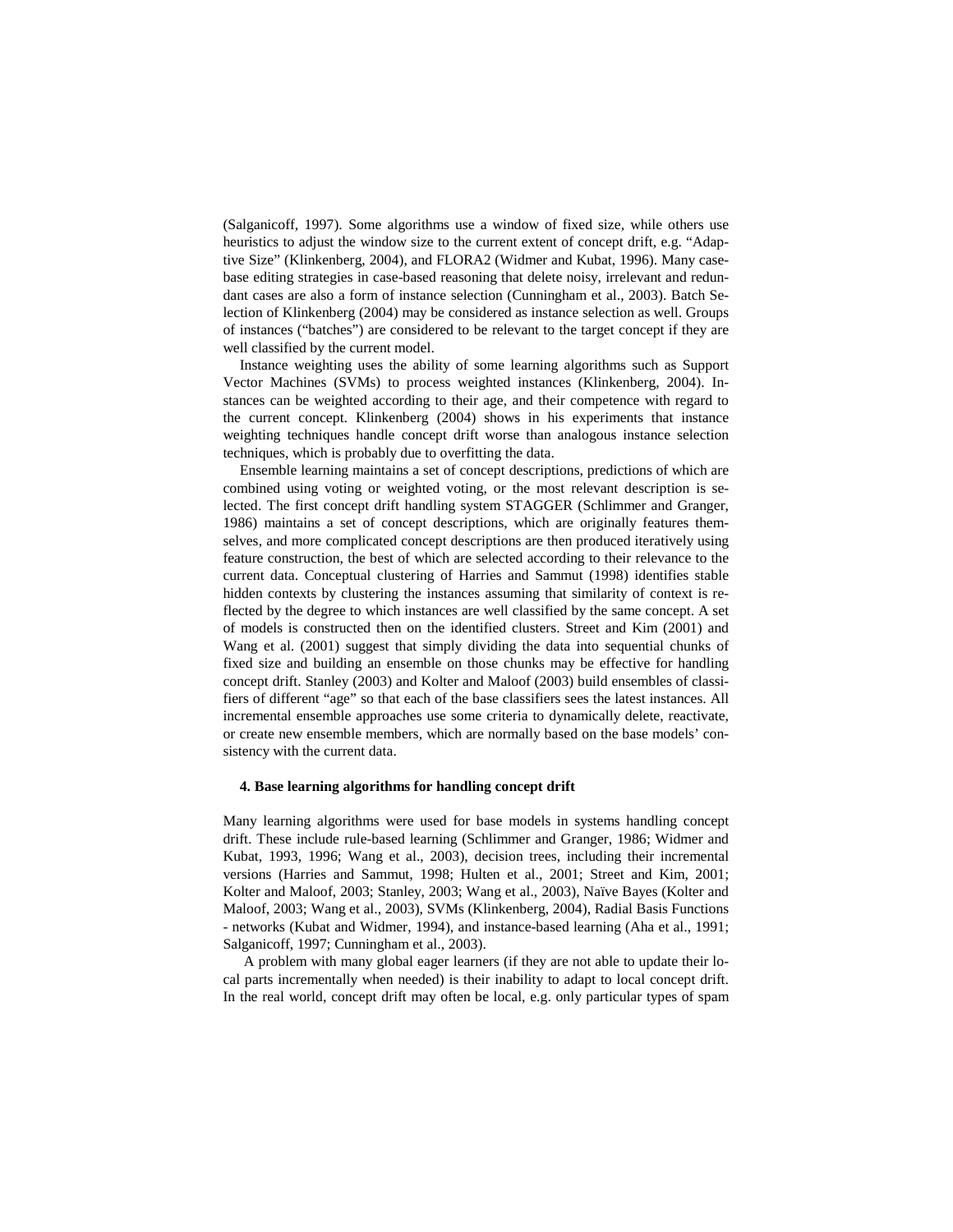may change with time, while the others could remain the same. In the case of local concept drift, many global models are discarded simply because their accuracy on the current data falls, even if they still could be good experts in the stable parts of the data. In contrast to this, lazy learning is able to adapt well to local concept drift due to its local nature.

The advantages of lazy learning for handling concept drift were discussed in (Cunningham et al., 2003). First, lazy learning performs well with disjoint concepts, such as spam, which consists of many different sub-types; second, case-bases in lazy learning are easy to update, e.g. when new types of spam appear; and third, lazy learning allows easy sharing of knowledge for particular types of problems making easier maintaining multiple potentially distributed case-bases. Instance-based learning is sometimes criticized in that, as non-parametric learning, it needs relatively more instances to get high classification accuracy (Widmer and Kubat, 1996). However, often it is not a problem in practice, as enough instances are available.

The first instance-based technique capable of handling concept drift is IB3 (Aha et al., 1991). For each case, IB3 calculates the percentage of correct classification attempts and compares it with its class's frequency to determine which cases to keep, discarding noisy and outdated cases. IB3 was criticized as it is able to adapt to gradual concept drifts only, and its adaptation is relatively slow (Widmer and Kubat, 1996). Local Weighted Forgetting (LWF) of Salganicoff (1997) deactivates old instances, but only when similar new instances appear. Prediction Error Context Switching (PECS) is similar to LWF, but it takes into account the classification accuracy of an instance also, and is able to store instances for further reactivating (Salganicoff, 1997). PECS and LWF were shown to perform better than a simple window-based technique TWF, and PECS was the best technique overall.

#### **5. Datasets for testing systems handling concept drift**

The most popular *benchmark data* for testing concept drift handling systems is represented by the STAGGER concepts (Schlimmer and Granger, 1986) including three simple Boolean concepts of three features taking on three feature values each. It was used to test most of the systems: (Schlimmer and Granger, 1986; Widmer and Kubat, 1993, 1996; Kubat and Widmer, 1994; Harries and Sammut, 1998; Stanley, 2003; Kolter and Maloof, 2003). Another popular benchmark problem is represented by a moving hyperplane (Hulten et al., 2001; Street and Kim, 2001; Kolter and Maloof, 2003; Wang et al., 2003). The STAGGER and Hyperplane problems allow controlling the type and rate of concept drift, context recurrence, presence of noise, and irrelevant attributes. However, they do not allow checking the algorithms' scalability to large problems, which is important as concept drift mostly occurs in big amounts of data arriving in the form of stream. Some real-world problems were used to test concept drift handling systems as well: flight simulator data (Harries and Sammut, 1998), Web page access data (Hulten et al., 2001), the Text Retrieval Conference (TREC) data (Lanquillon, 1999; Klinkenberg, 2004), credit card fraud data (Wang et al., 2003), breast cancer, anonymous Web browsing, and US Census Bureau data (Street and Kim, 2001), and e-mail data (Cunningham et al., 2003). An important problem with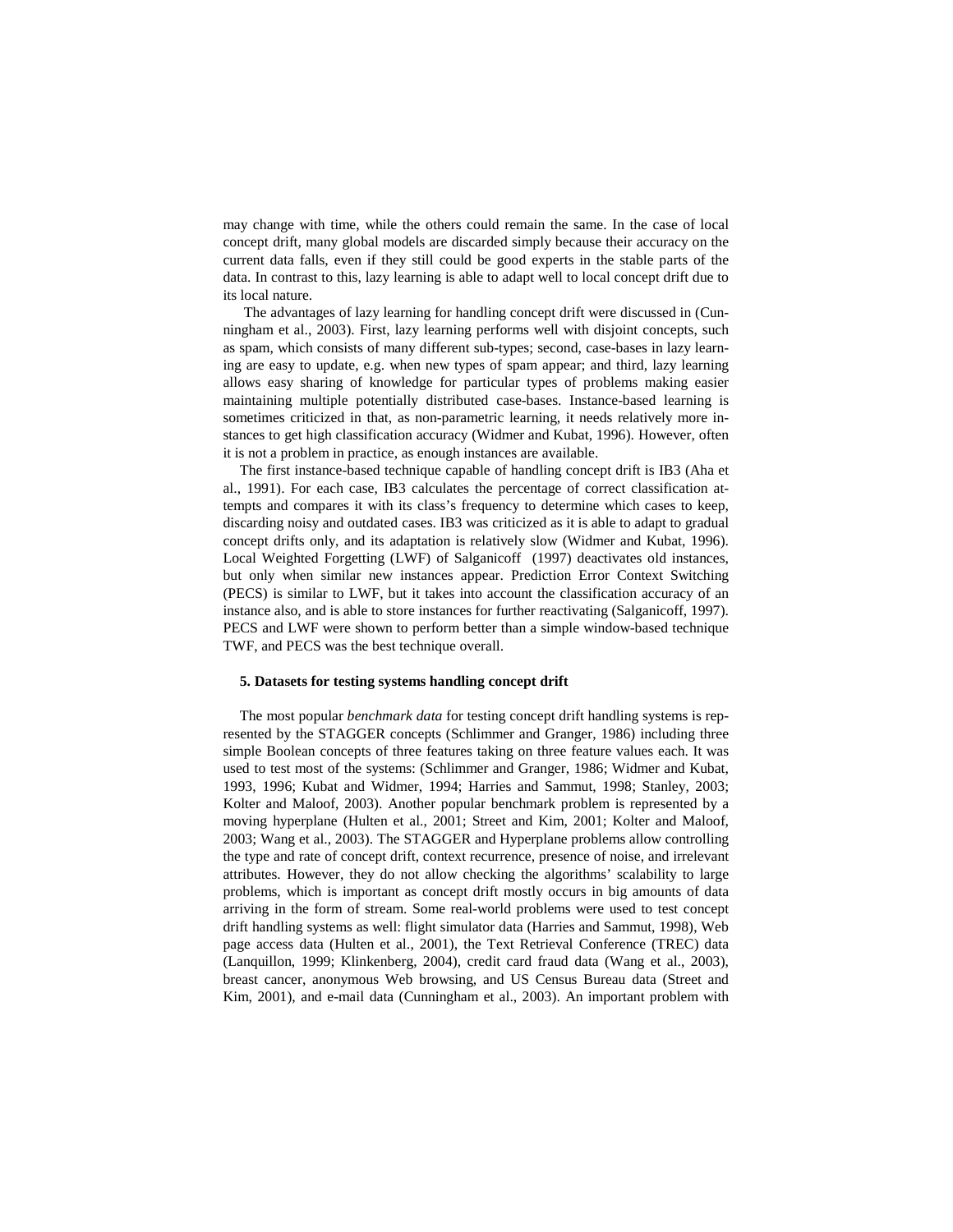most of the real-world data sets is that there is little concept drift in them, or concept drift is introduced artificially, e.g. by restricting the subset of relevant topics for each particular period of time in the TREC data (Lanquillon, 1999; Klinkenberg, 2004).

#### **6. Theoretical results in handling concept drift**

The task of learning drifting concepts has also been studied in computational learning theory. Usually some restrictions are imposed on the type of admissible concept changes to make some proofs about the learnability of drifting concepts, e.g. by limiting the rate or the extent of drift. In particular, Kuh et al. (1991) determine a maximal frequency of concept changes (rate of drift) that is acceptable by any learner, which implies a lower bound for the size of a window for drifting concepts to be learnable. Hembold and Long (1994) establish bounds on the extent of drift that can be tolerated assuming possibly permanent but very slow drift, where extent is defined as the probability that two successive concepts disagree on a random instance. They also show that it is sufficient for a learner to see a fixed number of the most recent instances (a window). These results are similar to the lower bound of Kuh et al. In practice, however, it usually cannot be guaranteed that these restrictions hold true. Also the large window sizes in the theoretical bounds would be impractical to employ.

## **7. Incremental (online) learning versus batch learning**

Most of the algorithms for handling concept drift consider incremental (online) learning environments as opposed to batch learning. While batch systems learn by examining a large collection of instances at once and forming a single model, incremental systems evolve and update a model as new instances are processed. Incremental learning is more suited for the task of handling concept drift, as in the real life data often needs to be processed in an online manner, each time after a new portion of the data arrives. This is caused by the fact that data in many current data processing systems is organized in the form of a data stream rather than a static data repository, reflecting the natural flow of data (Street and Kim, 2001; Wang et al., 2003; Hulten and Spencer, 2003).

Batch concept drift learning was considered for the sake of simplicity in (Harries et al., 1998; Klinkenberg, 2004). Klinkenberg (2004) discusses how these algorithms can be turned into incremental, in particular, for SVMs.

#### **8. Criteria for updating the current model**

Many algorithms for handling concept drift employ regular model updates as new data arrive. However, this can be too costly as the amount of arriving data may be overwhelming, and, for some applications such as spam categorization, user feedback is needed for labeling the data, which also requires time and other resources. A way to overcome this problem is to detect changes and adapt the model only if inevitable. Several criteria (so called "triggers") were proposed in the literature. Lanquillon (1999) suggests two criteria for detecting changes without user feedback. The first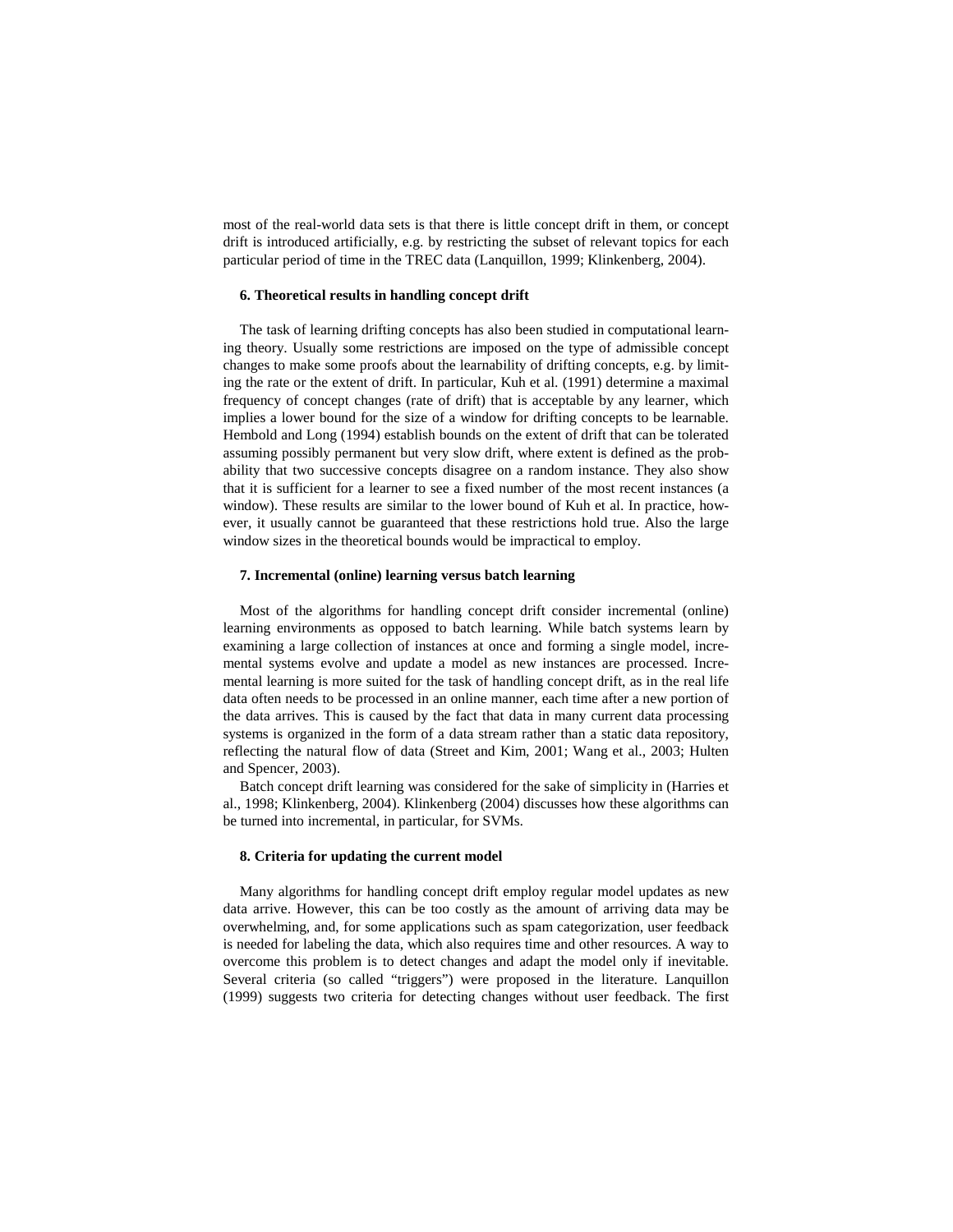criterion is based on the average confidence in correct prediction of the model on new instances, and the second one observes the fraction of instances for which the confidence is below a given threshold. However, Lanquillon concludes that in real-world applications changes are usually much slower and less radical than those detected with the criteria and therefore more difficult to detect. Leake and Wilson (1999) suggest two similar criteria specific to case-based reasoning: (1) problem-solution regularity, and (2) problem-distribution regularity, which represent how well similarity in solutions is reflected by similarity in cases (problems), and coverage of the learning task by the case base. Although these criteria may be good measures of quality of a casebase, it is not easy to apply them in practice as triggers for model updating because the drift rate and the level of noise may vary drastically with time.

## **Conclusions**

The problem of concept drift is of increasing importance to machine learning and data mining as more and more data is organized in the form of data streams rather than static databases, and it is rather unusual that concepts and data distribution stay stable over long period of time.

To summarize, three basic approaches to handling concept drift can be distinguished: instance selection, instance weighting, and ensemble learning. An important problem with most of the real-world datasets in existing experimental investigations is that there is little concept drift in them, or concept drift is introduced artificially. Real data including different types of concept drift are needed to experiment with proposed approaches to validate them and check their robustness to the change of different data characteristics and, in particular, their scalability. An important part of the research on concept drift is developing criteria for detecting crucial changes that allow adapting the model only if inevitable. Currently suggested "triggers" are not robust to different types of concept drift and different levels of noise, and more research is needed in this direction.

**Acknowledgements.** I am thankful to Prof. Pádraig Cunningham, Sarah Jane Delany and Deirdre Hogan of Department of Computer Science, Trinity College Dublin, Ireland, and Prof. Seppo Puuronen and Mykola Pechenizkiy of Department of Computer Science and Information Systems, University of Jyväskylä, Finland for discussions and comments on early versions of this paper. This material is based upon works supported by the Science Foundation Ireland under Grant No. S.F.I.-02IN.1I111.

# **References**

- 1. Aha D.W., Kibler D., Albert M.K., Instance-based learning algorithms, Machine Learning, 6 (1), 1991, 37-66.
- 2. Cunningham P., Nowlan N., Delany S.J., Haahr M., A case-based approach to spam filtering that can track concept drift, Proc. ICCBR-2003 Workshop on Long-Lived CBR Systems, 2003.
- 3. Harries M., Sammut C., Horn K., Extracting hidden context, Machine Learning, 32(2), 1998, 101-126.